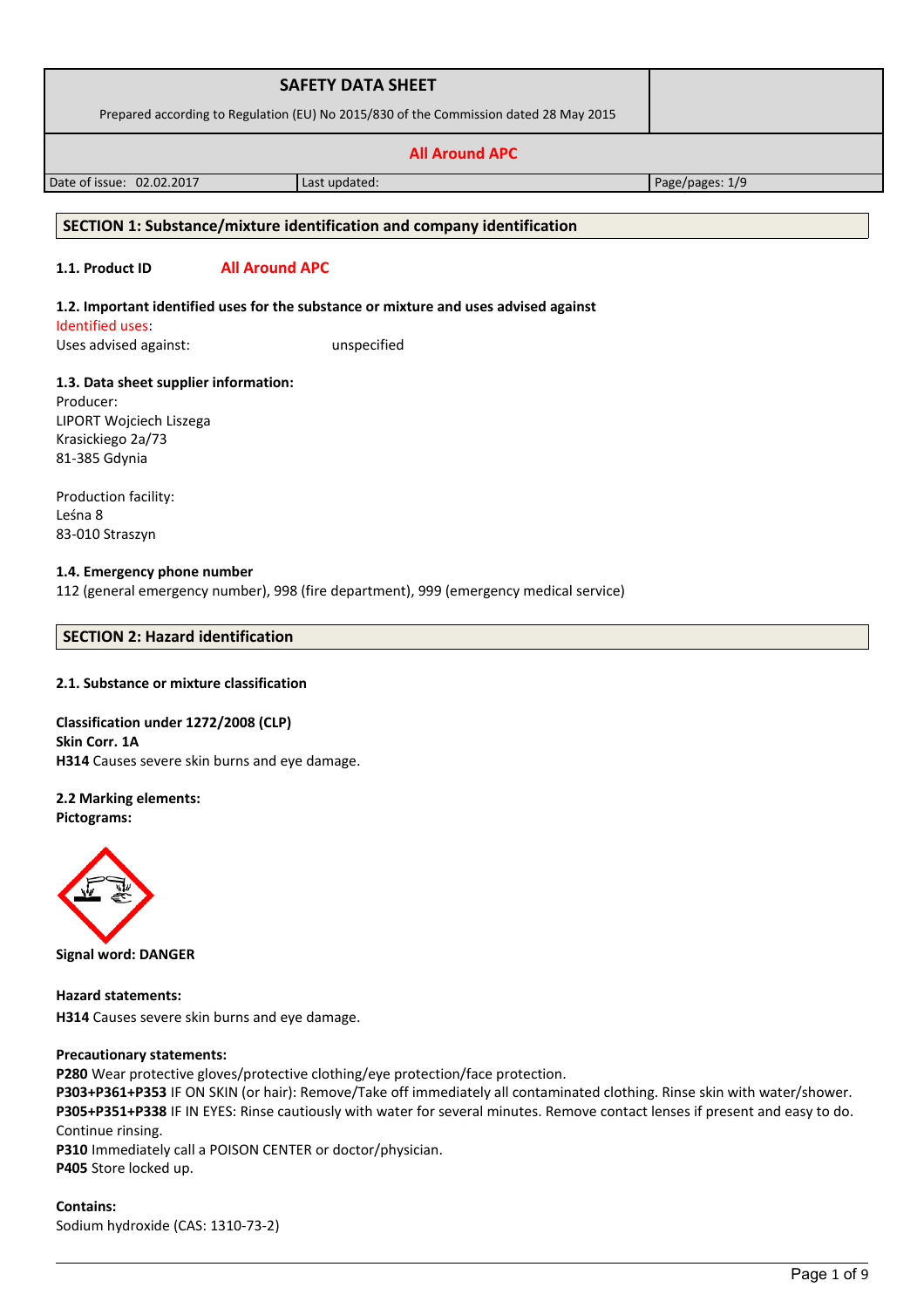|                                                                                       | <b>SAFETY DATA SHEET</b> |                 |
|---------------------------------------------------------------------------------------|--------------------------|-----------------|
| Prepared according to Regulation (EU) No 2015/830 of the Commission dated 28 May 2015 |                          |                 |
|                                                                                       |                          |                 |
| Date of issue: 02.02.2017                                                             | Last updated:            | Page/pages: 2/9 |

# **The content of detergents in accordance with Regulation 648/2004/EC**

5–15% nonionic surfactants <5% EDTA and its salts

### **2.3 Other hazards:**

No information regarding the meeting of PBT or vPvB criteria in accordance with appendix XIII of the REACH regulation. No appropriate research has been carried out on this product.

# **SECTION 3: Composition/component information**

#### **3.1. Substances**

Not applicable

## **3.2. Mixtures**

Dangerous components:

|                                                                                                                                           |                 | <b>CLP</b> classification     |                                |  |
|-------------------------------------------------------------------------------------------------------------------------------------------|-----------------|-------------------------------|--------------------------------|--|
| <b>Product ID</b>                                                                                                                         | Quantity<br>[%] | <b>Hazard classification</b>  | <b>Hazard statements codes</b> |  |
| Synthetic fatty alcohol polyoxyethylene<br>ether CAS: 68439-46-3<br>EC number: polymer<br>Index number: -<br>REACH registration number: - | $5 - 10$        | Acute Tox. 4<br>Eye Dam. 1    | H302<br>H318                   |  |
| Ethanol<br>CAS number: 64-17-5<br>EC number: 200-578-6<br>Index number: 603-002-00-5<br>REACH registration number: -                      | $0 - 5$         | Flam. Liq. 2                  | H <sub>225</sub>               |  |
| Edetate sodium [EDTA]<br>CAS number: 64-02-8<br>EC number: 200-573-9<br>Index number: 607-428-00-2<br>REACH registration number: -        | $0 - 2.5$       | Acute Tox. 4<br>Eye Dam. 1    | H302<br>H318                   |  |
| 1-Butoxy-2-propanol<br>CAS number: 5131-66-8<br>EC number: 225-878-4<br>Index number: 603-052-00-8<br>REACH registration number: -        | $0 - 2.5$       | Eye Irrit. 2<br>Skin Irrit. 2 | H319<br>H315                   |  |
| Sodium metasilicate<br>CAS number: 6834-92-0<br>EC number: 229-912-9<br>Index number: 014-010-00-8<br>REACH registration number: -        | $0 - 2.5$       | Skin Corr. 1B<br>STOT SE 3    | H314<br>H335                   |  |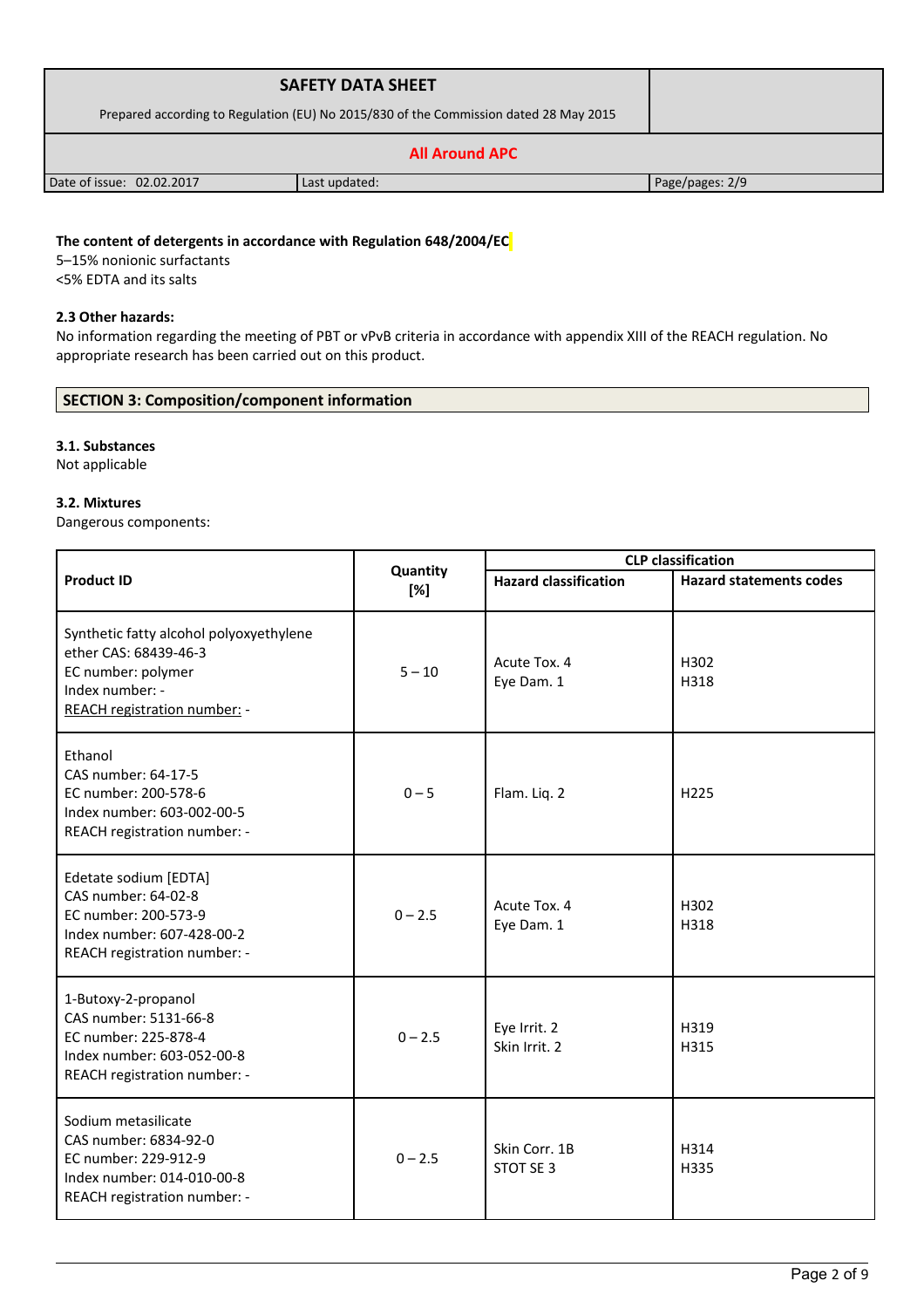|                                                                                       | <b>SAFETY DATA SHEET</b> |                 |
|---------------------------------------------------------------------------------------|--------------------------|-----------------|
| Prepared according to Regulation (EU) No 2015/830 of the Commission dated 28 May 2015 |                          |                 |
|                                                                                       |                          |                 |
| Date of issue: 02.02.2017                                                             | Last updated:            | Page/pages: 3/9 |

| Sodium hydroxide<br>CAS number: 1310-73-2<br>EC number: 215-185-5<br>Index number: 011-002-00-6<br>REACH registration number: - | $0 - 2.5$ | Skin Corr. 1A | H314 |
|---------------------------------------------------------------------------------------------------------------------------------|-----------|---------------|------|
|---------------------------------------------------------------------------------------------------------------------------------|-----------|---------------|------|

The full meaning of hazard statements has been given in section 16.

# **SECTION 4: First aid measures**

#### **4.1. Description of first aid measures**

#### **Routes of exposure:**

Inhalation, ingestion, skin and eye contact.

#### **Inhalation:**

Take the affected person out into fresh air. Place in a comfortable position. Ensure peace and protect against heat loss.

Provide medical assistance if necessary.

#### **Consumption:**

Rinse mouth with water, drink 2-3 cups of water, consult a doctor. Do not induce vomiting. If unconscious do not give anything by mouth.

Transport the affected person to hospital if necessary. Ensure peace, place in a lying position and protect against heat loss.

# **Eye contact:**

Remove any contact lenses if possible.

Flush with plenty of lukewarm water for 10–15 minutes with eyelids wide open. Place the upper eyelid on the lower eyelid from time to time. Cover the eyes with a compress.

Provide ophthalmologist assistance if necessary.

#### **Skin contact:**

Take off the contaminated clothes and shoes.

Wash the contaminated skin with plenty of water and then with water containing mild soap.

Seek medical attention if skin irritation persists.

#### **4.2. Most important symptoms and effects, both acute and delayed**

No further data available.

#### **4.3. Indication of any immediate medical attention and special treatment needed**

The course of action is decided on by a medical doctor, based on an examination of the person affected.

#### **SECTION 5: Fire emergency procedure**

#### **5.1. Extinguishing agents:**

**Suitable extinguishing agents:** alcohol-resistant foam or dry extinguishing agents, carbon dioxide extinguishers, sand, soil, water aerosol. Choose extinguishing agents based on the conditions of the environment. **Unsuitable extinguishing agents:** High volume water jet.

#### **5.2. Special threats related to the substance or mixture**

In case of fire, high temperatures cause a release of hazardous decomposition products that contain carbon monoxides.

### **5.3. Information for the fire department**

Spray the containers located in the fire area with water, remove from the hazardous area if possible. In case of a fire in an enclosed environment, use protective clothing and compressed air breathing apparatus. Do not allow the extinguishing agents into ground waters, surface waters, or sewage systems.

# **SECTION 6: Measures regarding accidental release into the environment**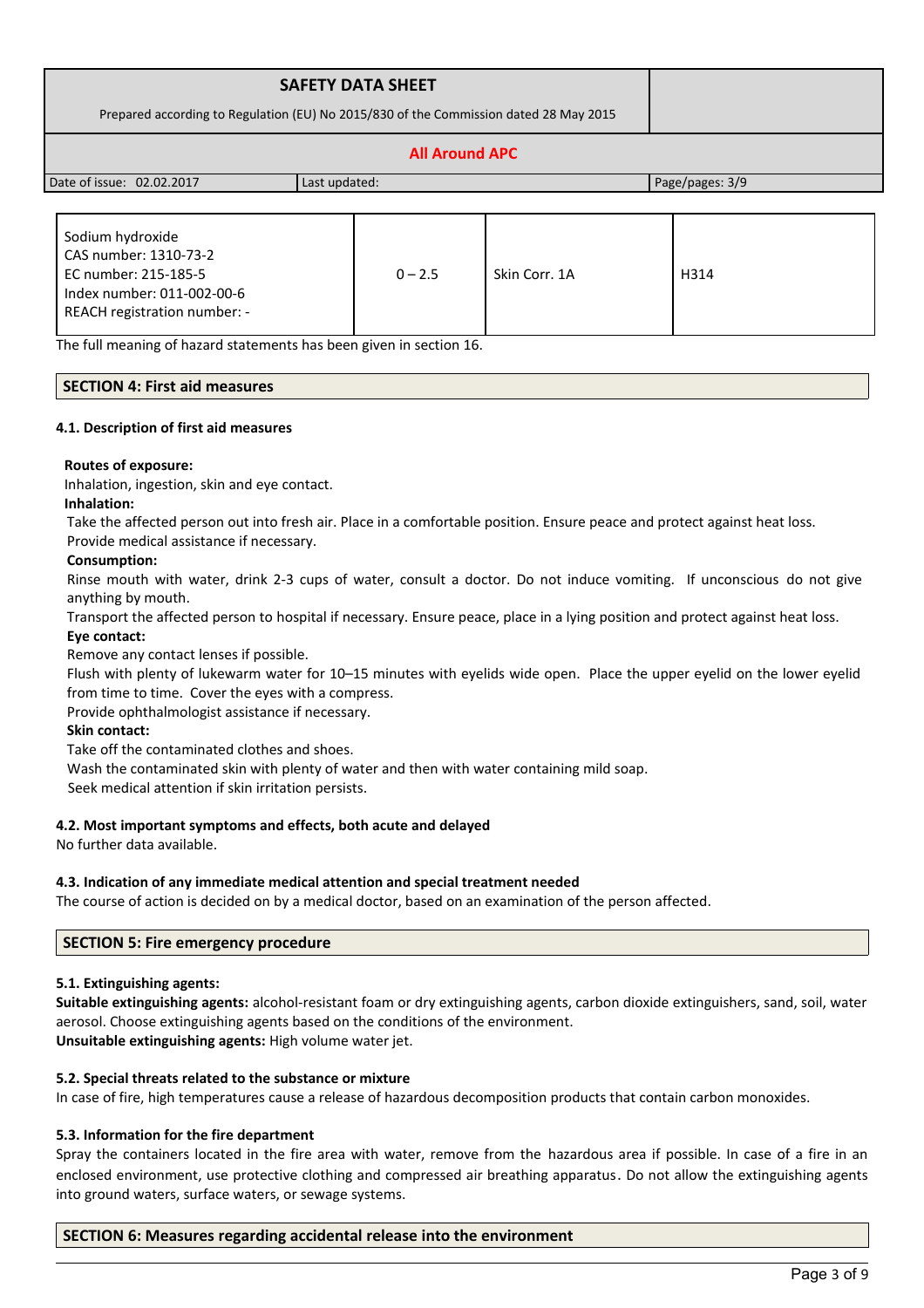|                                                                                       | <b>SAFETY DATA SHEET</b> |                 |
|---------------------------------------------------------------------------------------|--------------------------|-----------------|
| Prepared according to Regulation (EU) No 2015/830 of the Commission dated 28 May 2015 |                          |                 |
|                                                                                       |                          |                 |
| Date of issue: 02.02.2017                                                             | Last updated:            | Page/pages: 4/9 |

## **6.1. Individual safety measures, protective equipment and emergency procedures**

For persons other than emergency personnel: notify the appropriate authorities of the emergency. Remove any persons not participating in the containment procedures from the contamination area. For emergency personnel: Ensure proper ventilation, use individual safety measures.

# **6.2. Environmental safety measures**

Prevent the contamination from spreading into sewage systems and water reservoirs.

### **6.3. Methods of removing and preventing the spread of contamination:**

Prevent the contamination from spreading and attempt removal using absorptive materials (sand, diatomite, universal absorbent), place the contaminated materials in properly marked containers for subsequent utilization in accordance with the mandatory provisions of the law.

### **6.4. References to other sections**

Product waste disposal – see section 13 of this data sheet. Individual protective measures – see section 8 of this data sheet.

# **SECTION 7: Storage and use of substances and mixtures**

### **7.1. Precautions for safe handling**

## **Recommendations for handling the mixture**

Avoid direct contact with the mixture. Avoid inhalation. Prevent from spreading into sewage systems. **Apply general provisions of the industrial work hygiene**  Do not eat, drink or smoke when using the product. Replace the contaminated clothing. Wash hands thoroughly after handling. Wash contaminated clothing before reusing. Wash hands and face before breaks at work.

### **7.2. Safe storage regulations, including any mutual incompatibility information**

Store in a well-ventilated area. Keep container tightly closed. Store in a cool place. Protect from sunlight and sources of heat. Do not store with food or animal feeding stuffs. Always use containers made of materials analogous to the original ones. Open containers should be handled very carefully so as to prevent spillage. Do not handle until all safety precautions have been read and understood.

### **7.3. Specific end use(s)**

See section 1.2 of this data sheet.

### **SECTION 8: Exposure controls/individual protective measures**

### **8.1. Control parameters**

#### **The national highest acceptable concentration values in the work environment**

in accordance with the Notice of the Minister of Labor and Social Policy of 6 June 2014 on the highest acceptable concentration and intensity of factors detrimental to health in the work environment (Dz.U. (Journal of Laws) 2014, item 817).

| <b>NAME OF THE SUBSTANCE</b> | ID | NDS $(mg/m3)$ | <b>NDSCh</b> ( $mg/m3$ ) | NDSP (mg/m3) |
|------------------------------|----|---------------|--------------------------|--------------|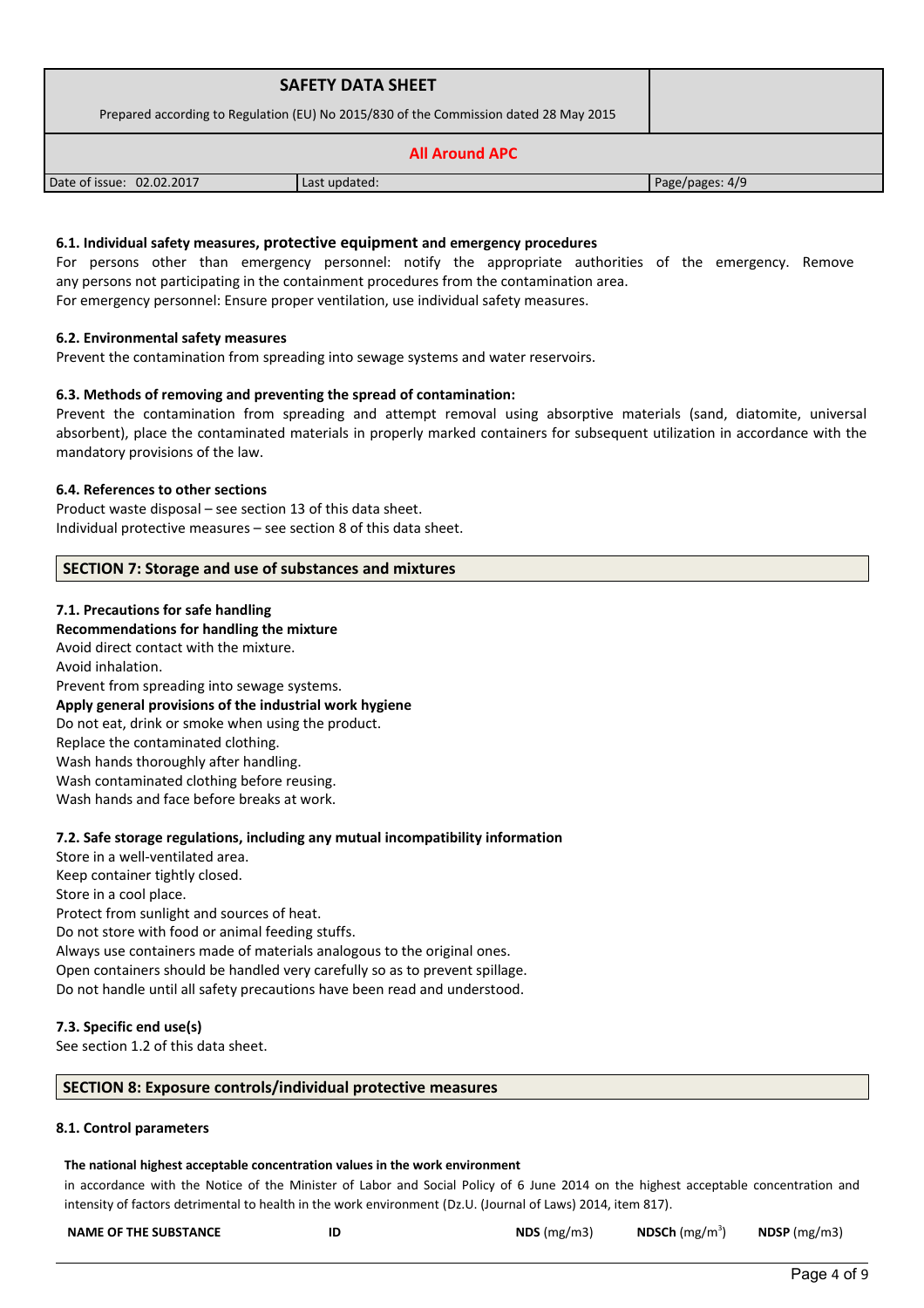| Prepared according to Regulation (EU) No 2015/830 of the Commission dated 28 May 2015 |                                                                             |      |                 |  |
|---------------------------------------------------------------------------------------|-----------------------------------------------------------------------------|------|-----------------|--|
|                                                                                       | <b>All Around APC</b>                                                       |      |                 |  |
| Date of issue: 02.02.2017                                                             | Last updated:                                                               |      | Page/pages: 5/9 |  |
| Sodium hydroxide                                                                      | CAS number: 1310-73-2<br>EC number: 215-185-5<br>Index number: 011-002-00-6 | 0.5  | 1               |  |
| Ethanol                                                                               | CAS number: 64-17-5<br>EC number: 200-578-6<br>Index number: 603-002-00-5   | 1900 |                 |  |

# **8.2. Exposure controls**

**Appropriate technical control measures:** Storage rooms and work stations should be adequately ventilated to keep vapor concentration below the limit value.

# **Appropriate technical control measures**

Storage rooms and work stations should be adequately ventilated. **Individual safety measures** 



# **Face and eye protection**

Use tight-fitting safety glasses or faceshield screens according to EN 166. **Skin protection** 



### **Hand protection**

Wear protective gloves according to EN 374.

Recommended material: nitrile rubber

When selecting glove materials, consider their breakthrough time, rates of diffusion and degradation.

The protective gloves should be regularly changed or replaced immediately if damaged (torn, perforated), or when first signs of wear and changes in their appearance occur (color, flexibility, shape).

A protective cream should be applied to all uncovered parts of the body.

### *Body protection*

The protective suit against chemicals.

The selection of individual protection measures must be made taking into account the concentration and quantity of the hazardous substance occurring in the work environment.

#### **Respiratory tract protection**

Not necessary if ventilation is adequate.

**Environment exposure controls** 

Do not discharge into sewage systems or ground waters.

### **General safety and hygiene recommendations**

Follow good hygiene practice.

# **SECTION 9: Physical and chemical properties**

### **9.1. Basic physical and chemical property information**

| Appearance:     | Under normal conditions: liquid |
|-----------------|---------------------------------|
| Color:          | No data                         |
| Odor:           | No data                         |
| Odor threshold: | No data                         |
| pH:             | No data                         |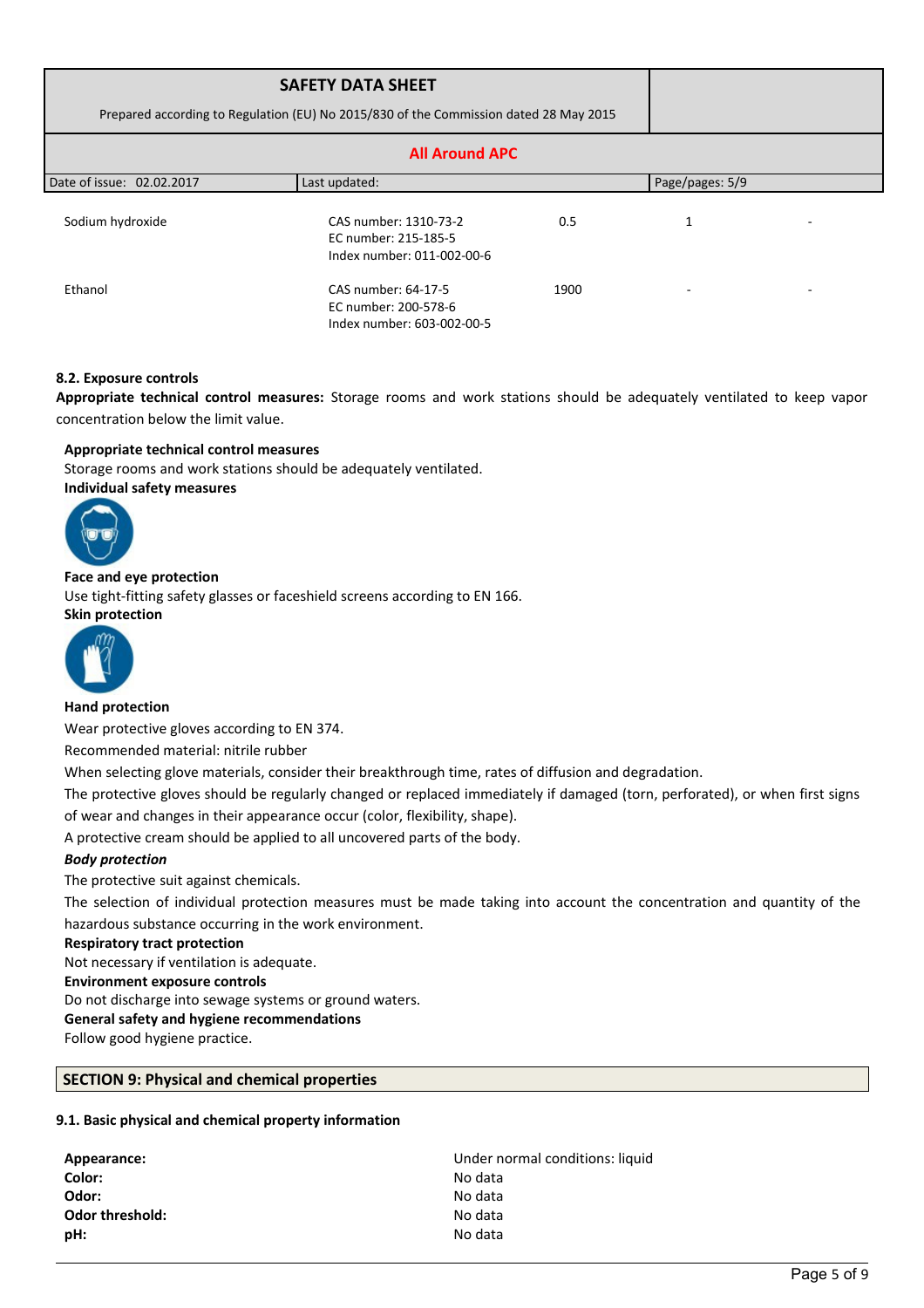|                                               | <b>SAFETY DATA SHEET</b>                |                                                                                       |                 |
|-----------------------------------------------|-----------------------------------------|---------------------------------------------------------------------------------------|-----------------|
|                                               |                                         | Prepared according to Regulation (EU) No 2015/830 of the Commission dated 28 May 2015 |                 |
|                                               |                                         | <b>All Around APC</b>                                                                 |                 |
| Date of issue: 02.02.2017                     | Last updated:                           |                                                                                       | Page/pages: 6/9 |
| Melting point/freezing point:                 |                                         | No data                                                                               |                 |
| Initial boiling point and boiling range:      |                                         | No data                                                                               |                 |
| Flash point:                                  |                                         |                                                                                       |                 |
| Flammability (solid, gas):                    |                                         | No data                                                                               |                 |
| Upper/lower flammability or explosive limits: |                                         | No data                                                                               |                 |
| Vapor pressure:                               |                                         | No data                                                                               |                 |
| Vapor density:                                |                                         | No data                                                                               |                 |
| <b>Relative density:</b>                      |                                         | No data                                                                               |                 |
| Solubility:                                   |                                         | No data                                                                               |                 |
|                                               | Partition coefficient: n-octanol/water: |                                                                                       |                 |
| <b>Auto-ignition temperature:</b>             |                                         | No data                                                                               |                 |
| <b>Decomposition temperature:</b>             |                                         | No data                                                                               |                 |
| Viscosity:                                    |                                         | No data                                                                               |                 |
| <b>Explosive properties:</b>                  |                                         | Not applicable                                                                        |                 |

#### **9.2. Additional information**

No additional analysis results.

#### **SECTION 10: Stability and reactivity**

#### **10.1. Reactivity**

The mixture is chemically stable under normal conditions.

#### **10.2. Chemical stability**

The product is stable when properly used, stored and transported.

**Oxidizing properties:** Not applicable

#### **10.3. Potential for hazardous reactions**

No data

#### **10.4. Conditions to avoid**

Avoid high temperatures, direct sunlight, hot surfaces and open fire. Protect against frost.

#### **10.5. Incompatible materials**

Strong oxidizing agents, acids.

#### **10.6. Hazardous decomposition products**

Do not occur when used in accordance with its purpose.

#### **SECTION 11: Toxicological information**

### **11.1. Information regarding toxicological effects**

#### **Acute toxicity**

synthetic fatty alcohol polyoxyethylene ether LD50 (oral) ca. 2000 mg/kg **Skin corrosion/irritation** Causes severe skin burns. **Serious eye injury/irritation** Causes serious eye damage. **Allergenic influence on respiratory tract or skin** Based on available data, the classification criteria are not met. **Mutagenic influence on reproductive cells** Based on available data, the classification criteria are not met.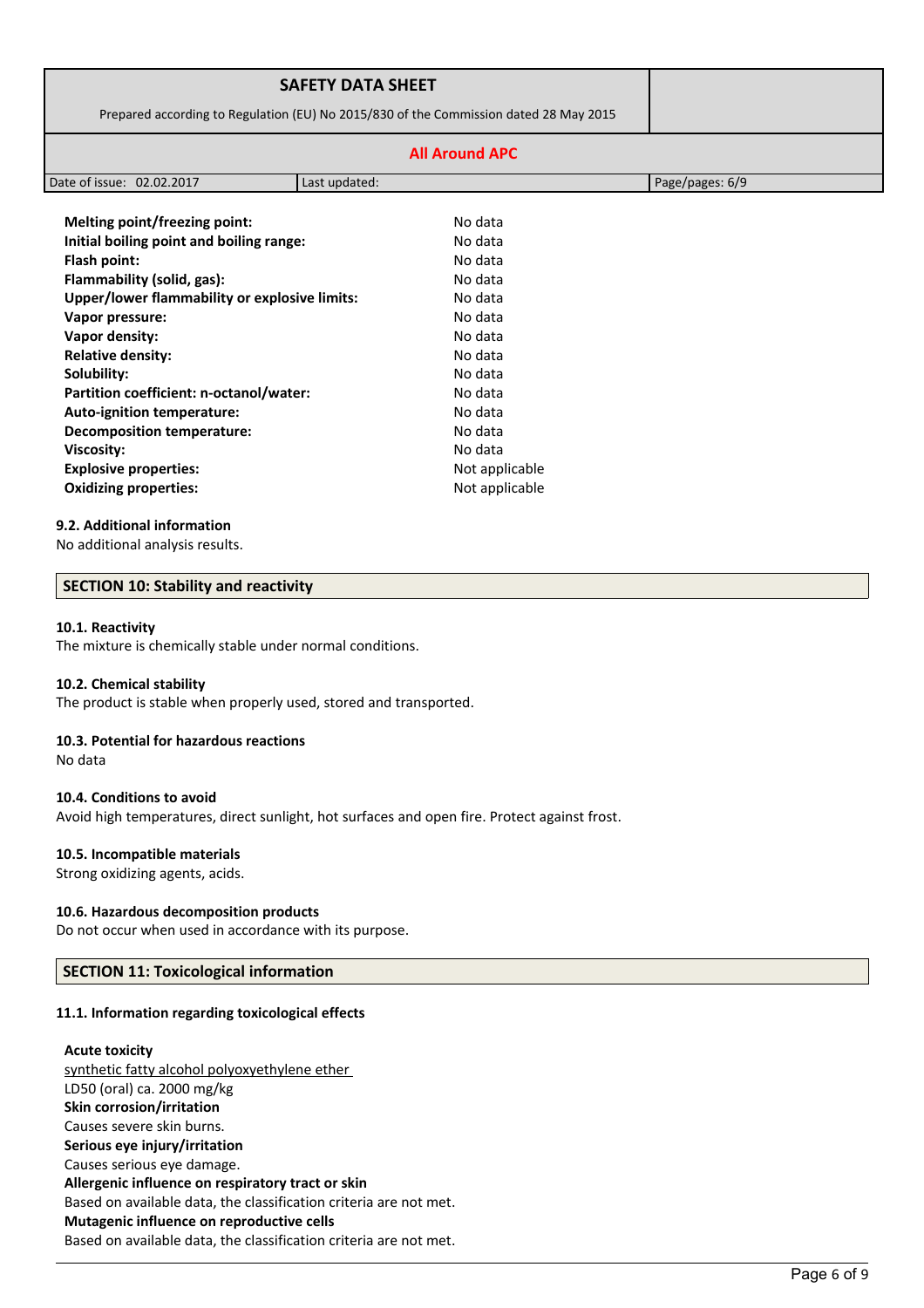| <b>SAFETY DATA SHEET</b>                                                              |               |                 |
|---------------------------------------------------------------------------------------|---------------|-----------------|
| Prepared according to Regulation (EU) No 2015/830 of the Commission dated 28 May 2015 |               |                 |
|                                                                                       |               |                 |
| Date of issue: 02.02.2017                                                             | Last updated: | Page/pages: 7/9 |

## **Carcinogenicity**

Based on available data, the classification criteria are not met. **Harmful influence on reproductive organs** Based on available data, the classification criteria are not met. **Toxic influence on target organs – single exposure** Based on available data, the classification criteria are not met. **Toxic influence on target organs – repeated exposure** Based on available data, the classification criteria are not met. **Hazard caused by aspiration**

Based on available data, the classification criteria are not met.

**SECTION 12: Environmental information**

### **12.1. Toxicity**

No data

#### **12.2. Durability and dissolution potential**

synthetic fatty alcohol polyoxyethylene ether: above 80% – easily biodegradable

### **12.3. Bioaccumulation capacity**

No data

### **12.4. Soil mobility**

synthetic fatty alcohol polyoxyethylene ether: The product is hardly volatile and soluble in water. When dissolved in water, it may penetrate into ground waters.

# **12.5. Results of PBT and vPvB properties evaluation**

No data

### **12.6. Other harmful effects**

No data

# **SECTION 13: Waste disposal**

### **13.1. Waste disposal methods**

Empty containers should be transported to an authorized company in order to be reprocessed or recycled.

Do not store with municipal waste.

Do not discharge into sewage systems, surface waters or wastewater.

### **Waste code**

Act of 14 December 2012 on waste (Dz.U. (Journal of Laws) 2013, item 21).

Regulation of the Minister of Environment of 9 September 2014 on the waste catalogue (Dz.U. (Journal of Laws) 2014, item 1923).

The waste code must be assigned individually at the location where the waste is produced, depending on the industry in which it is used.

|       | <b>SECTION 14: Transport information</b> |                                                  |             |             |  |  |
|-------|------------------------------------------|--------------------------------------------------|-------------|-------------|--|--|
|       |                                          | <b>ADR/RID</b>                                   | <b>IMGD</b> | <b>IATA</b> |  |  |
| 14.1. | UN number                                | 1719                                             | 1719        | 1719        |  |  |
| 14.2. | UN proper shipping name                  | CAUSTIC ALKALI LIQUID, N.O.S. (Sodium hydroxide) |             |             |  |  |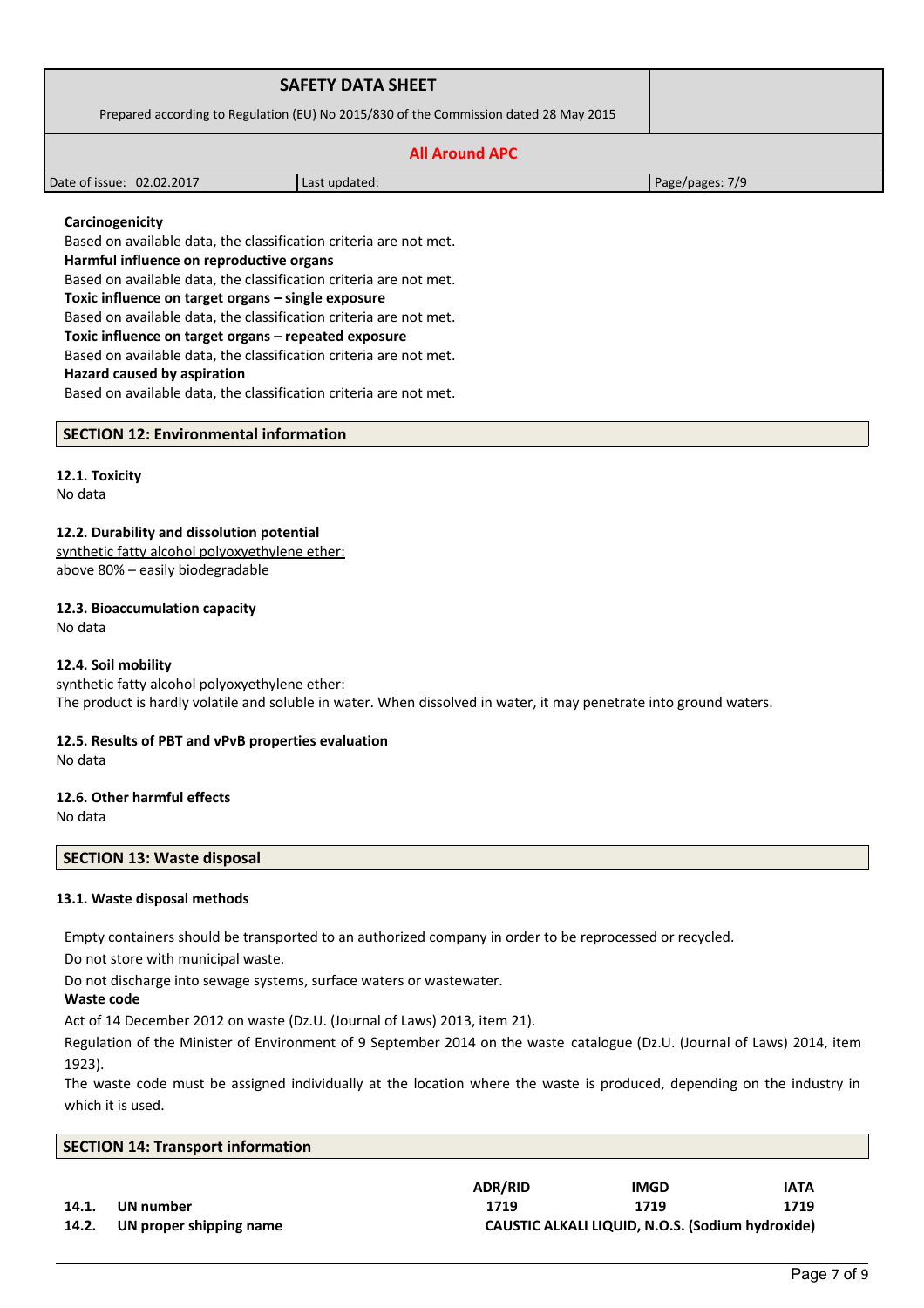|                                            | Prepared according to Regulation (EU) No 2015/830 of the Commission dated 28 May 2015                                                                        | <b>SAFETY DATA SHEET</b> |                 |                                          |      |  |
|--------------------------------------------|--------------------------------------------------------------------------------------------------------------------------------------------------------------|--------------------------|-----------------|------------------------------------------|------|--|
| <b>All Around APC</b>                      |                                                                                                                                                              |                          |                 |                                          |      |  |
| Date of issue: 02.02.2017<br>Last updated: |                                                                                                                                                              |                          | Page/pages: 8/9 |                                          |      |  |
| 14.3.                                      | Transport hazard class(es)<br>Warning sticker No 8                                                                                                           |                          |                 |                                          |      |  |
| 14.4.                                      | <b>Packing group</b>                                                                                                                                         |                          | Ш               | ш                                        | Ш    |  |
| 14.5.<br>14.6.<br>14.7.                    | Threat to the environment<br><b>Special precautions for users</b><br>Bulk transport in accordance with the MARPOL<br>convention appendix II and the IBC code |                          | none            | none<br>Not applicable<br>Not applicable | none |  |

# **15.1. Provisions of the law regarding safety and protection of the environment in relation to the substance or mixture This safety data sheet has been drawn up based on the following legal acts:**

- 1. Regulation (EC) No 1907/2006 of the European Parliament and of the Council of 18 December 2006 concerning the Registration, Evaluation, Authorization and Restriction of Chemicals (REACH), establishing a European Chemicals Agency, amending Directive 1999/45/EC and repealing Council Regulation (EEC) No 793/93 and Commission Regulation (EC) No 1488/94 as well as Council Directive 76/769/EEC and Commission Directives 91/155/EEC, 93/67/EEC, 93/105/EC and 2000/21/EC.
- 2. Regulation (EC) No 1272/2008 of the European Parliament and of the Council of 16 December 2008 on classification, labeling and packaging of substances and mixtures, amending and repealing Directives 67/548/EEC and 1999/45/EC, and amending Regulation (EC) No 1907/2006. [ATP1, ATP2, ATP3, ATP4, ATP5, ATP6]
- 3. Commission Regulation (EU) 2015/830 of 28 May 2015 amending Regulation (EC) No 1907/2006 of the European Parliament and of the Council on the Registration, Evaluation, Authorization and Restriction of Chemicals (REACH) as corrected (replaces Regulation EC No 453/2015)
- 4. Act of 25 February 2011 on the chemical substances and their mixtures (DZ.U. (Journal of Laws) No 63, item 322 with amendments).
- 5. Regulation of the Minister of Labor and Social Policy of 6 June 2014 on maximum permissible concentration and intensity of agents harmful to health in the work environment (Dz.U. (Journal of Laws) item 817).
- 6. Act of 14 December 2012 on waste (Dz.U. (Journal of Laws) 2013, item 21).
- 7. Regulation of the Minister of Environment of 9 September 2014 on the waste catalogue (Dz.U. (Journal of Laws) 2014, item 1923).
- 8. Classification of dangerous goods according to the European Agreement concerning the International Carriage of Dangerous Goods by Road (ADR).
- 9. Regulation of the Minister of Labor and Social Policy of 26 September 1997 on general provisions of occupational safety and health (Dz.U. (Journal of Laws) 2003 No 169, item 1650 with amendments).
- 10. Regulation of the Minister of Health of 30 December 2004 on occupational health and safety related to the presence of chemical agents in the workplace (Dz.U. (Journal of Laws) 2005 No 11, item 86 with amendments). Regulation of the Minister of Economy of 21 December 2005 on essential requirements for personal protection (Dz.U. (Journal of Laws) No 259, item 2173).

### **15.2. Chemical safety evaluation**

No chemical safety evaluation for the mixture.

### **SECTION 16: Additional information**

List of hazard statements from section: 3

**H225** – Highly flammable liquid and vapor

**H302** – Harmful if swallowed

**H314** – Causes severe skin burns and eye damage